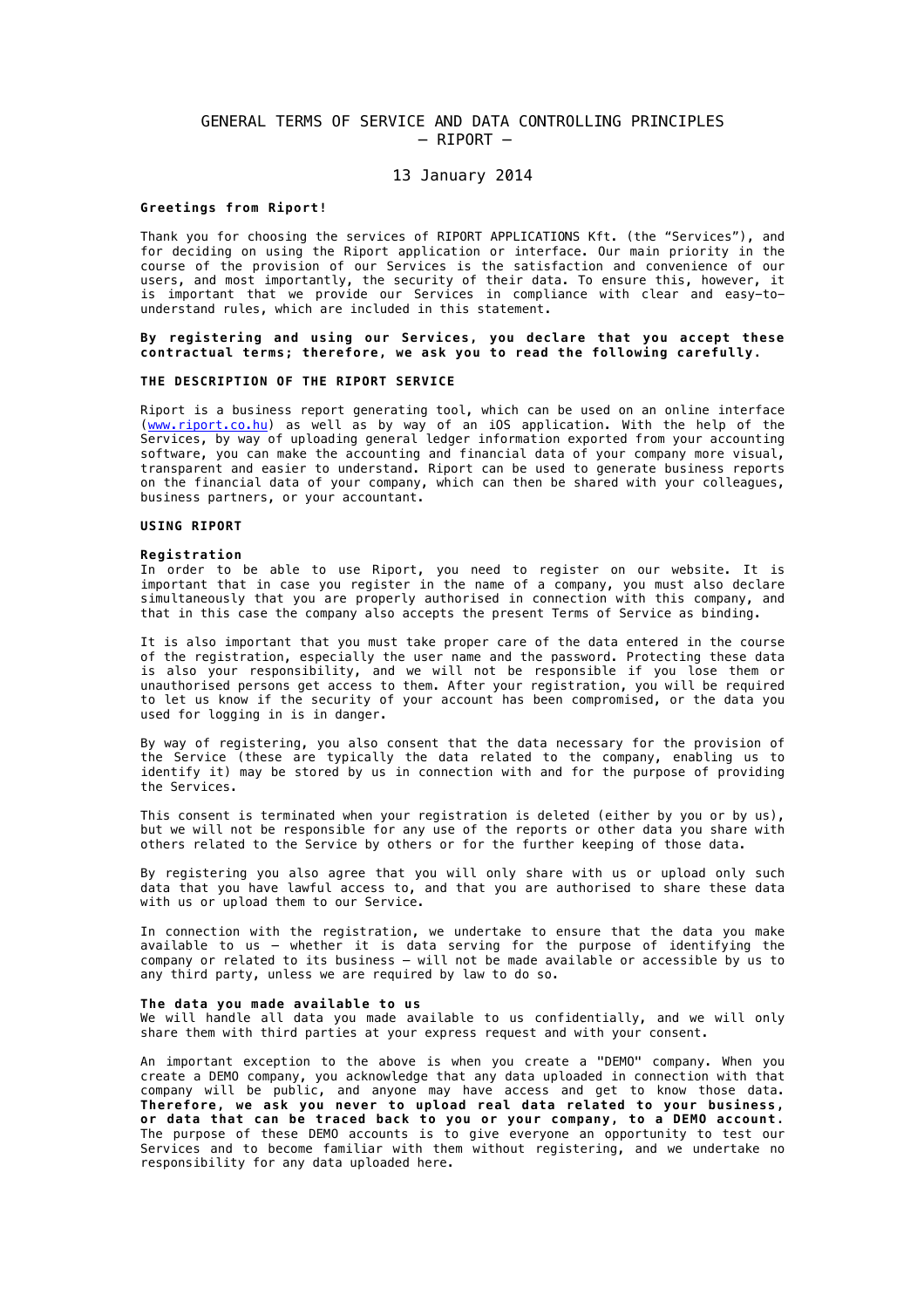In order for us to be able to provide our Services, we need certain consents by you. Such a consent, for example, is your consent to the copying of your data, which is necessary in order to ensure that your data is safely stored on our servers. Further, we also need your consent so that we can modify the data you upload or otherwise make available to us, in the interest and to the extent necessary for the provision of the Services, for the reason, for example to ensure that the format of the data fits into our system.

By registering and using the Services, you grant us revocable, non-exclusive and nontransferable consents, only for the purpose and to the extent necessary for the provision of the Services, which consents are terminated when your account is deleted.

It is important that, in the interest of improving the quality of our Services, we can also keep certain data after the deletion of your account, in such a way that the data cannot be traced back either by us or by any third parties to you or the company in the name of which you registered.

## **The RIPORT application**

In case of the use of our iOS application, you also acknowledge that you accept our Terms of Service. We grant you a free-of charge, royalty-free, non-transferable and non-exclusive license to use the Riport application for the purpose of accessing our Services via that application as well.

It is important that we undertake no responsibility for, and also do not warrant the operation of the application, and we cannot be held responsible if the application causes any damage in your device.

You are not entitled, under any circumstances, to copy, duplicate, distribute, sell or modify the application in any way. Naturally, you are also not entitled to reverseengineer the application or to attempt to obtain the source code in any other way either.

The application may, in the course of its development, be updated or modified, from time to time also, also without your separate consent.

#### **Free period**

RIPORT grants all users a one-time free (trial) period of thirty days. All users may use the free period once only.

|                   | Starter        | Monthly          | Semi-annual    | Customized    |
|-------------------|----------------|------------------|----------------|---------------|
| Number of users   |                | 5                | 5              | unlimited     |
| that<br>be<br>can |                |                  |                |               |
| invited           |                |                  |                |               |
| Taxation module   | Yes            | Yes              | Yes            | Yes           |
| Reporting         | No             | Yes              | Yes            | Yes           |
| module            |                |                  |                |               |
| Comment module    | No             | Yes              | Yes            | Yes           |
| Type of support   | Basic          | Full             | Full           | Full          |
| Monthly service   | Free of charge | EUR $39 /$ month | EUR 29 / month | According to  |
| fee               |                |                  |                | agreement     |
| Payment           | n/a            | Due when         | Due when       | Due when      |
| terms/invoicing   |                | service is       | service is     | service is    |
|                   |                | ordered, bank    | ordered, bank  | ordered, bank |
|                   |                | transfer         | transfer       | transfer      |

#### **Subscription to our services, terms of payment**

#### **Riport's intellectual property**

The graphic design, user interface of Riport, the Riport application and the Service, all photographs, images, logos, videos, sounds and other content on our site, as well as implementations and programme codes are the intellectual property of RIPORT APPLICATIONS Kft., and are protected by copyright laws.

We consent that you, as the user of our Service, may in that connection also use the name and logo of Riport, in their original form and without any modification, as well as the appearance of the same on business reports prepared in the course of your use of the Service.

# **Your intellectual property**

The reports and connections prepared in the course of the use of our Service, from data entered by you, with your participation, is and will remain your intellectual property also after the deletion of your account.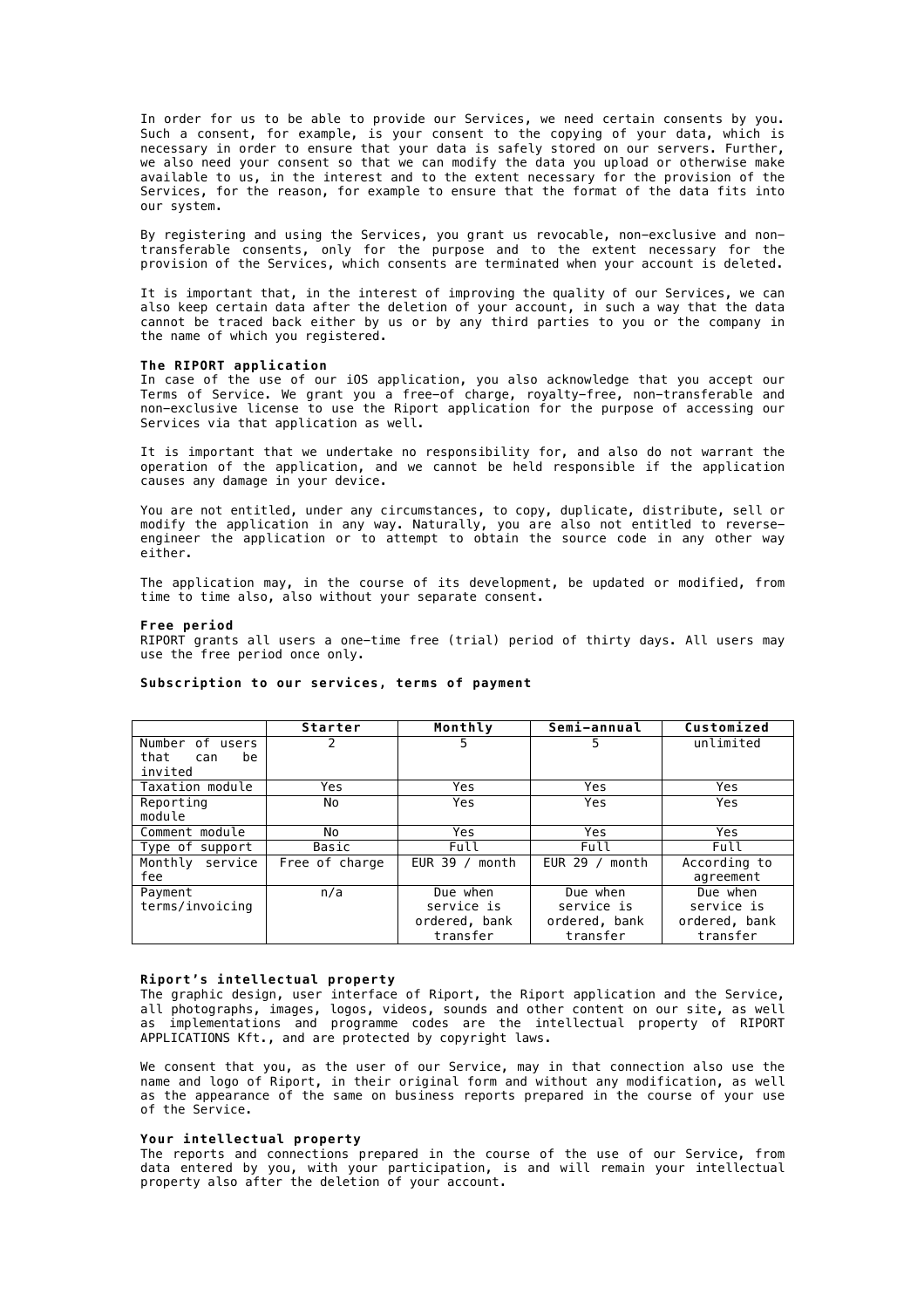#### **Confidentiality**

Your trust in our Services is important for us. We warrant that, in the absence of your express request for this purpose, we will not disclose to third parties any economic data related to you or any company registered by you, and that we will prevent the data to become available to others, unless required by law.

## **MODIFICATION, SUSPENSION OR DISCONTINUING OF OUR SERVICES**

In your interest, we will improve and develop our Services continuously, or add new functions to them, but may also restrict, suspend or even discontinue them at any time.

If you decide to stop using our Services, we will be sorry to see that you are leaving, but it is also important that you know that we may suspend the provision of our Services at any time.

# **OUR LIABILITY AND THE EXCLUSION OF THIS LIABILITY**

## **The availability and accessibility of our Services**

Despite our aim to provide you access to our Services at all times, we cannot guarantee this. By registering and using our Services you accept and acknowledge that there may be cases when you are unable to access your account and to use our Services. We will strive to provide you with timely information of these cases, but we undertake no responsibility for the occurrence of such cases, nor for any damage you may suffer as a consequence.

We undertake no responsibility and provide no warranty that our Services satisfy your needs, or that the provision of the Services will be continuous and error-free, but we will do our best in the interest of the above.

#### **Use at own risk**

By using our Services, you declare that you understand and expressly accept that you will only use the Services at your own risk and in a way that is according to your choice. We will not be responsible for any damage or non-pecuniary injury suffered or sustained by use as a result of or in connection with the use of the Services.

You will have to use all data or files downloaded in the course of the use of the Service at your own risk, and we will not be responsible for any deficiency or error of any data downloaded, and will also not be responsible if such data or file cause any damage to your computer.

#### **BREACH OF THE TERMS AND CONDITIONS, AND THE DELETION OF THE ACCOUNT**

You accept and consent that our company may delete your account or make it inaccessible to you, also without giving prior notice or providing reasons, or to permanently delete the data uploaded by you, but in such a case we will reimburse the relevant part of the subscription fee paid by you in advance, except when the account was deleted due to the fact that you have breached these Terms of Service.

We will delete your account, for example, if we find you in any breach of our Terms of Service, or in case we conclude that you used the account in violation of our Terms of Service or the provisions of law, or used it for such purpose.

## **AMENDMENT AND MODIFICATIONS OF THE TERMS OF SERVICE**

We may amend or modify the present Terms of Service in the interest of the development or improvement of our Services, or alignment with the relevant provisions of law, or for other purposes. We will inform you of any amendments and modifications on this page. Your continued use of our Services after information was provided in accordance with the above will be interpreted as the acceptance of the modifications. Modifications will never have retroactive effect.

#### **OUR DATA CONTROLLING PRINCIPLES**

#### **The relevant provisions of law**

RIPORT APPLICATIONS Kft. stores and controls (i.e. handles) the clients' data in compliance with the following provisions of law:

Act CVIII of 2001 – On certain issues of electronic commerce services and information society services;

Act XLVIII of 2008 – On the basic requirements and certain restrictions of commercial advertising activities;

Act CXII of 2011 – On informational self-determination and freedom of information;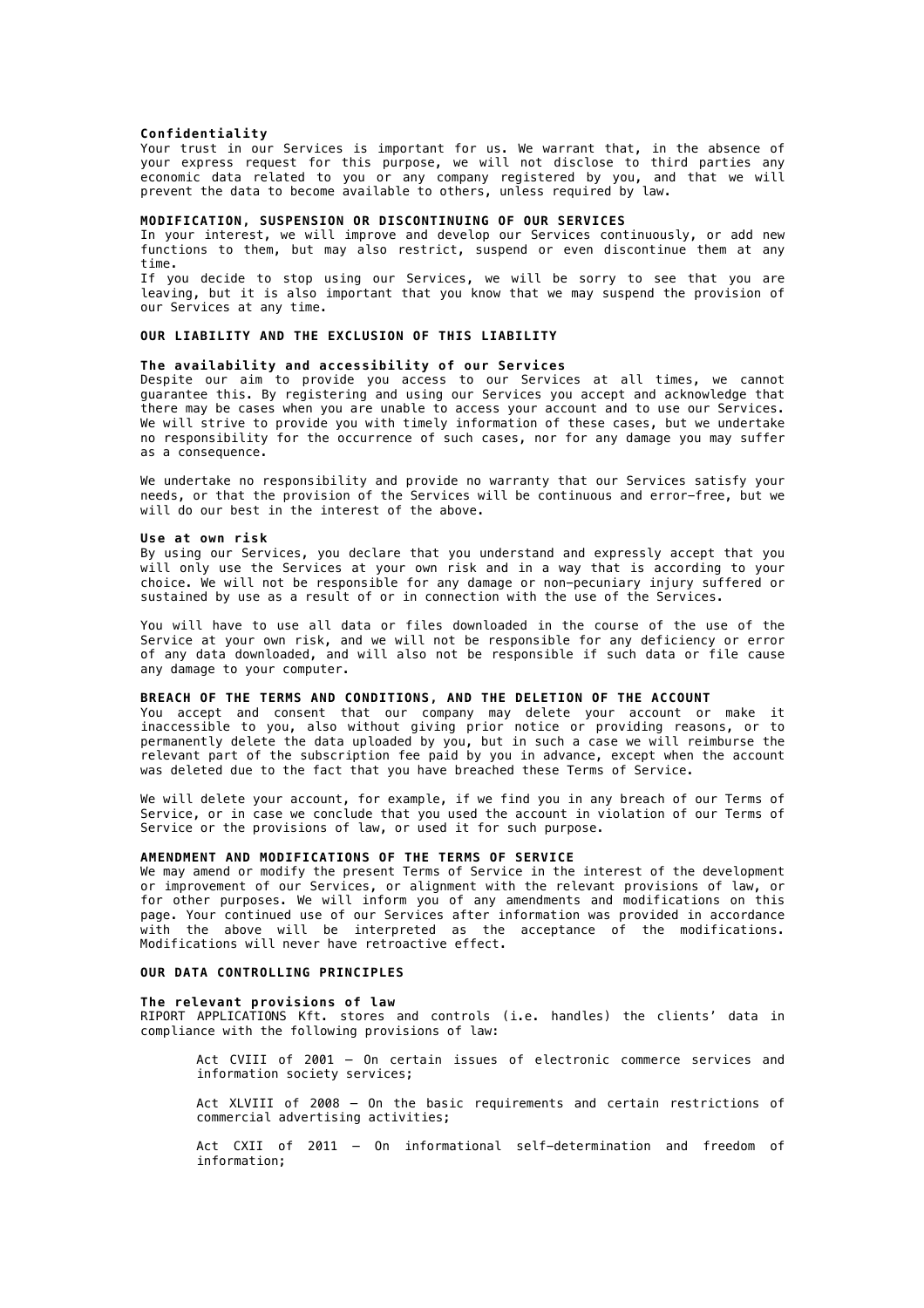Act VI of 1998 – On the promulgation of the convention for the protection of individuals with regard to automatic processing of personal data done at Strasbourg on 28 January 1981;

Act V of 2013 – On the Civil Code of Hungary.

#### **Data protection**

We control data on the basis of the voluntary statement and consent provided by our users based on appropriate information and registration.

The data made available to us by our users are used in the interest of the provision of our Services and in compliance with the present principles, for the following purposes only:

- **-** the performance of the contract between the Subscriber, the Data Subject and the Service Provider
- **-** the provision of the Services:
- **-** giving proof of the rights and obligations related to the concluded contract;
- **-** the enforcement, collection and sale of any claims potentially emerging in connection with the contract;
- **-** statistical analysis;
- **-** the handling of complaints;
- **-** the giving of business offers;
- **-** market research;
- **-** customer satisfaction surveys;
- use for marketing purposes;
- **-** maintaining contact:
- **-** the supply of data based on an obligation under law.

Data controlled by us is always stored and used for a specific purpose, in connection with the provision of our Services and the performance of our related obligations, enforcement of our rights, as well as giving proof of the above.

#### **Access to and forwarding of data**

We do not use our user's data for any purposes beyond what is specified in these principles, and will only forward them to third parties or the authorities – in the absence of different and mandatory provisions of law – with your prior, written and express consent. Without your consent, your data will only be accessible to our company and its internal staff members.

# **The accuracy of the data provided**

We do not check the personal data provided for us, neither do we have a way to check them. The person alone who provided the data will be responsible for its accuracy and suitability. When providing an e-mail address, however, the user also undertakes responsibility that only they will use the Services from the given e-mail address. With a view to this undertaking of responsibility, the person who registered a given e-mail address will have exclusive responsibility in all respects related to accessing the Services from that e-mail address.

#### **The control of personal data**

Any personal data may only be controlled, subject to the relevant provisions of law, for a specific purpose as defined, the exercise or a right or the performance of an obligation, and only with the consent of the data subject. In all its stages, the data controlling must be in compliance with the specific purpose, and the entry and controlling of data must be fair and lawful.

By registering for and subsequently using our Services, you declare that you accept our Data Controlling Principles, and you also consent to the controlling of personal data.

# **The scope of personal data controlled**

At the time of registration, users are required to provide the following personal data:

- **-** user name;
- own e-mail address;
- 
- **-** password; (invoicing name, street address, settlement, postal code);
- **-** telephone number.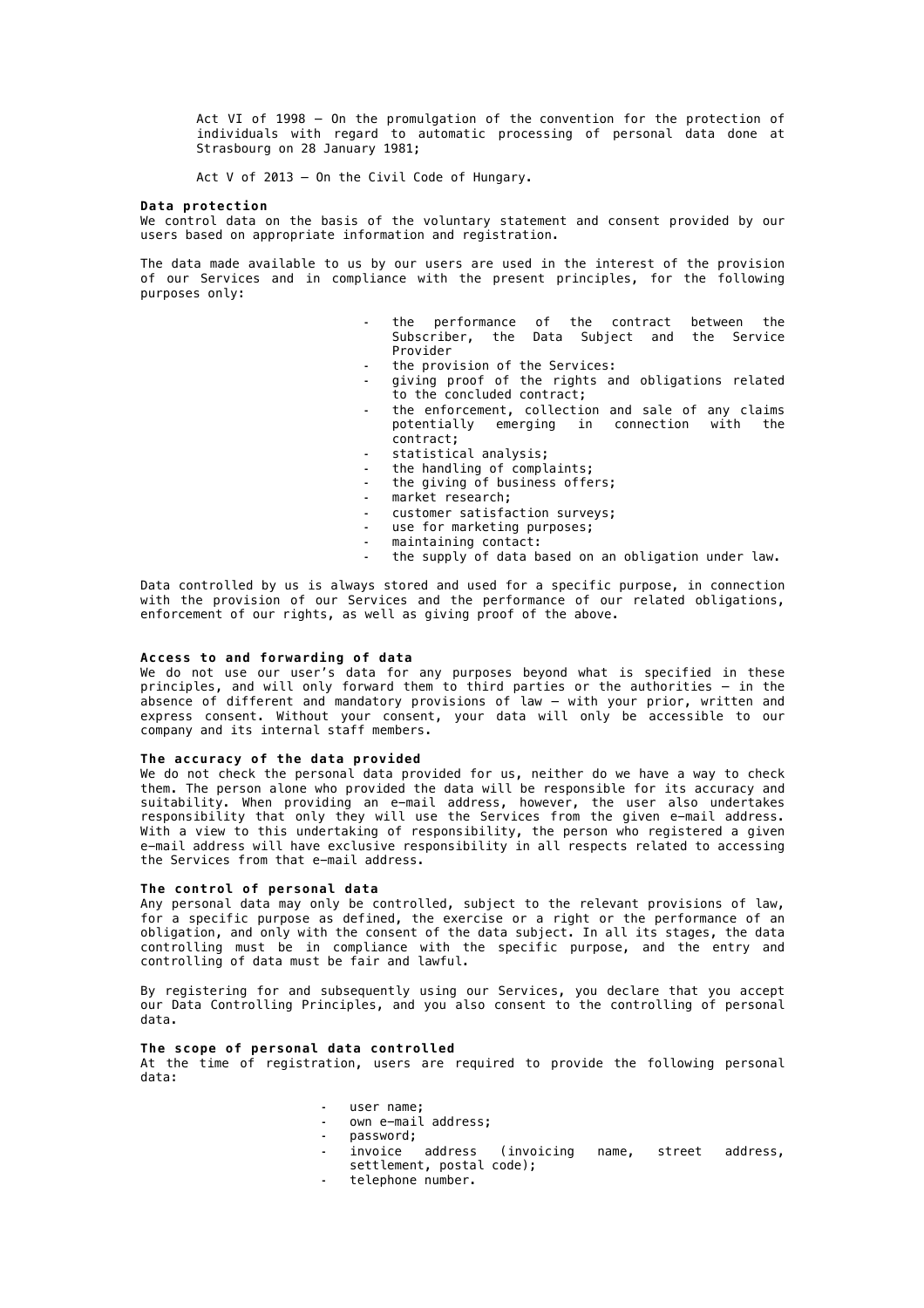Our system also records certain data automatically. These are typically data related to the computers of our users, which are generated in the course of the use of our Services, and which are recorded by our system as an automatic result of certain technical processes. The data recorded in accordance with the above are, in the absence of a separate statement or action on the part of our users, automatically recorded at the time users log in and out. These data cannot be linked with other personal data of our users, with the exception of the cases when required by law.

RIPORT APPLICATIONS Kft. controls the natural personal identification data and address for the purposes of concluding the contract for the provision of the Services, defining and amending its provisions, keeping track of its performance, invoicing the fees based on it, as well as enforcing any claims related to it.

Further, for the purpose of invoicing the fees arising from the contract for the provision of our Services, we also control natural personal identification data and addresses, as well as the data related to the time, duration and place of the use of the Services.

In addition to the above, we also control the personal data that are technically indispensable for the provision of our Services. In case all other conditions are identical, we choose and in all cases we operate all devices used in the course of the provision of our Services in such a way that personal data should be only controlled if indispensable for the provision of our Services and the achievement of the other objectives specified in the law, but even in these cases only to the extent and for the duration absolutely necessary.

The data related to the use of the Services are only used for any purpose other than specified above – including in particular, the improvement of the efficiency of the Services, the sending of electronic advertisement or other targeted content to the Subscriber or the Data Subject, market research – if the given data controlling objective is specified in advance and your consent was obtained at the time of using or registering for the Services.

**The rights of our users in connection with data controlling**  Our users always have the following rights in connection with our data controlling activities:

- a. to be informed about the automated file containing their personal data, its main objectives, as well as the person and usual address or residence or registered seat of the data controller;
- b. to be notified with reasonable frequency and without any excessive delay or expense as to whether their personal data are stored in the automated data file, and to be informed of such data in a format understood by them;
- c. to have their data corrected or deleted in justified cases, in the most simple and fastest implementable way possible;
- d. to have legal recourse in case we do not fulfil our obligation to inform or, in a justified case, to comply with their request for notification, correction and deletion.
- e. at the request of our users, we to be provided with information on their data controlled by us and/or processed by the data processor commissioned by us, the purpose, the legal basis and the duration of the data controlling, the name and address (registered seat) of the data processor, its activities related to the data controlling, as well as on who and for what purpose have received or will receive the data.
- f. in connection with the data control, to be provide with information by the data controller as soon as possible after the request for the same is submitted, but in any case not later than 30 days, in writing, in an easily comprehensible form.

## **Prohibition of the data controlling activity**

At any time in the course of the use of our Services, we provide you an opportunity to prohibit our data controlling activity, as described above.

The prohibition of the data processing activity may be requested by writing to the info@riport.co.hu e-mail address.

**Deletion of data**